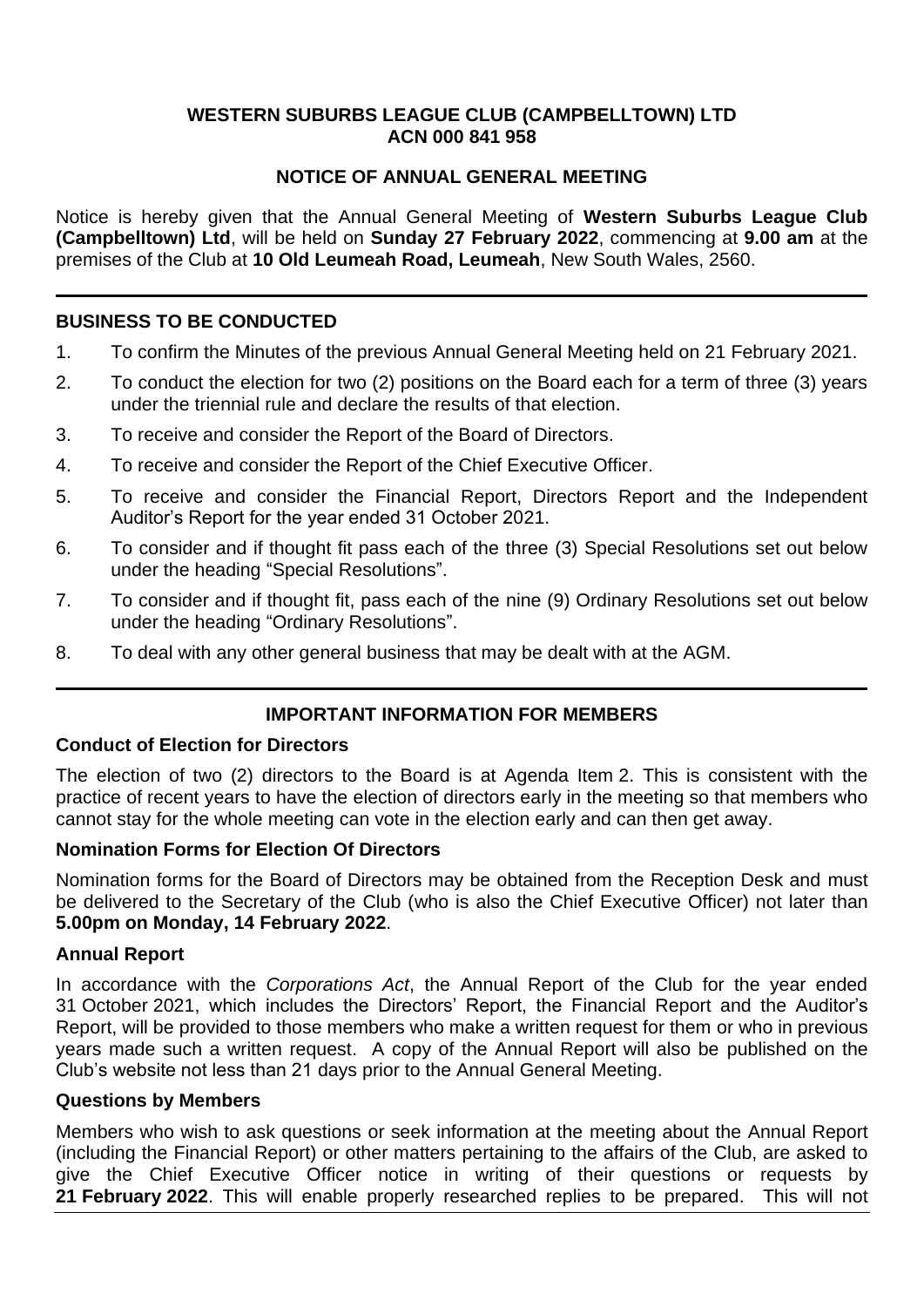prevent members being able to ask questions at the meeting but it may not be possible to give answers to questions without prior notice.

#### **Members Voting Rights**

Only Life Members, financial Club Members, financial Tennis Members and financial Golfing Members in each case who became members **before 26 February 2017 and have been members for at least five (5) consecutive years are eligible to vote on the Resolutions at the meeting and in the election of Directors.**

#### **Attendance at Meeting**

Life Members, financial Club Members, financial Tennis Members and financial Golfing Members who do not satisfy the requirements above and therefore are not eligible to vote are nonetheless entitled to attend the Annual General Meeting but cannot vote.

#### **COVID–19**

Please note that under the Club's Mandatory Vaccination Policy only members who meet the vaccination criteria are entitled to enter the Club's premises to attend the meeting.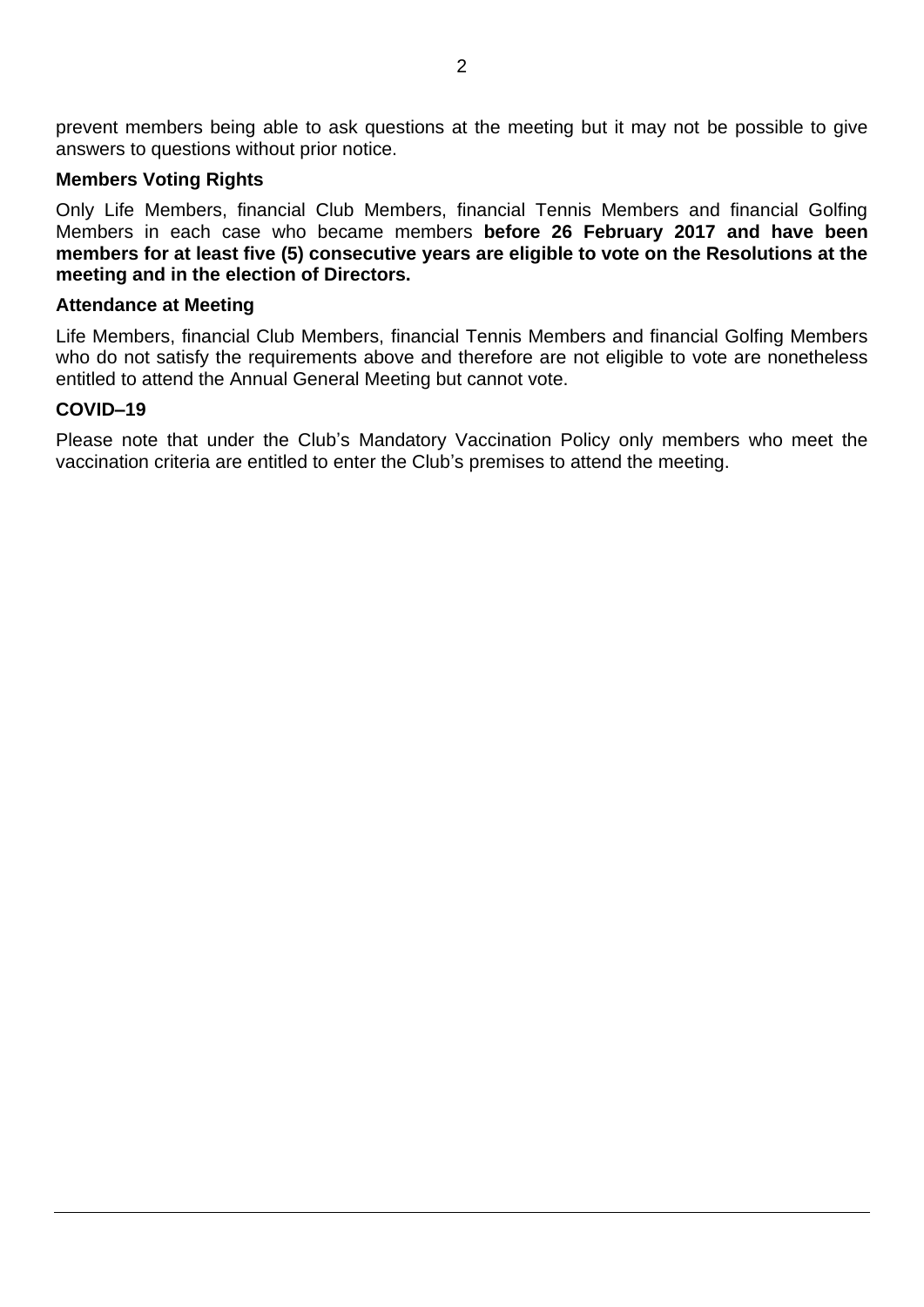# **SPECIAL RESOLUTIONS**

# **PROCEDURAL MATTERS FOR SPECIAL RESOLUTIONS**

- 1. To be passed, each Special Resolution below requires votes from not less than 75% of those members present and voting on the Special Resolution at the meeting.
- 2. Under the Registered Clubs Act, members who are employees of the Club cannot vote and proxy voting is prohibited.
- 3. In relation to the Special Resolutions, please refer to the Explanatory Notes to Members which follow each Special Resolution.

## **FIRST SPECIAL RESOLUTION**

That the Constitution of Western Suburbs League Club (Campbelltown) Ltd be amended by:

(a) **inserting** at the end of Rule 57 the following words:

*"including the use of technology to conduct the election electronically"*

- (b) **inserting** after Rule 81A the following new Rule 81B:
	- *"81B.1The Club may hold a general meeting (including an Annual General Meeting) at two (2) or more venues using any technology that gives the members as a whole a reasonable opportunity to participate at the meeting.*
	- *81B.2 If permitted by, but in accordance with, the Act, the Club may hold virtual general meetings or Annual General Meetings and may give notice of such meetings electronically. For the purpose of any virtual meetings, if there are any inconsistencies between the Act and this Constitution, the provisions of the Act shall prevail."*

## **EXPLANATORY NOTES TO MEMBERS ON FIRST SPECIAL RESOLUTION**

- 1. If passed, the First Special Resolution will allow general meetings (and Annual General Meetings) and voting at these meetings and voting for the Board to be conducted using electronic technology so that the meetings are not face-to-face meetings but are virtual meetings. Many listed public companies and some clubs have held such meetings over the last 18 months.
- 2. The Corporations Act was amended in 2021 to allow virtual general meetings and Annual General Meetings to be conducted as a response to the Covid-19 pandemic. While the amendments to the Act are stated to cease to operate in April 2022, there is the possibility that they will be made permanent.
- 3. There can be no assurance that the current Covid-19 pandemic will not flare up again, resulting in widespread lockdowns. While it is hoped that this will not occur and that there will be no need to hold virtual general meetings or Annual General Meetings in the future, the Board considered that it would be in the best interests of the Club to at least be able to provide for that possibility in the Constitution.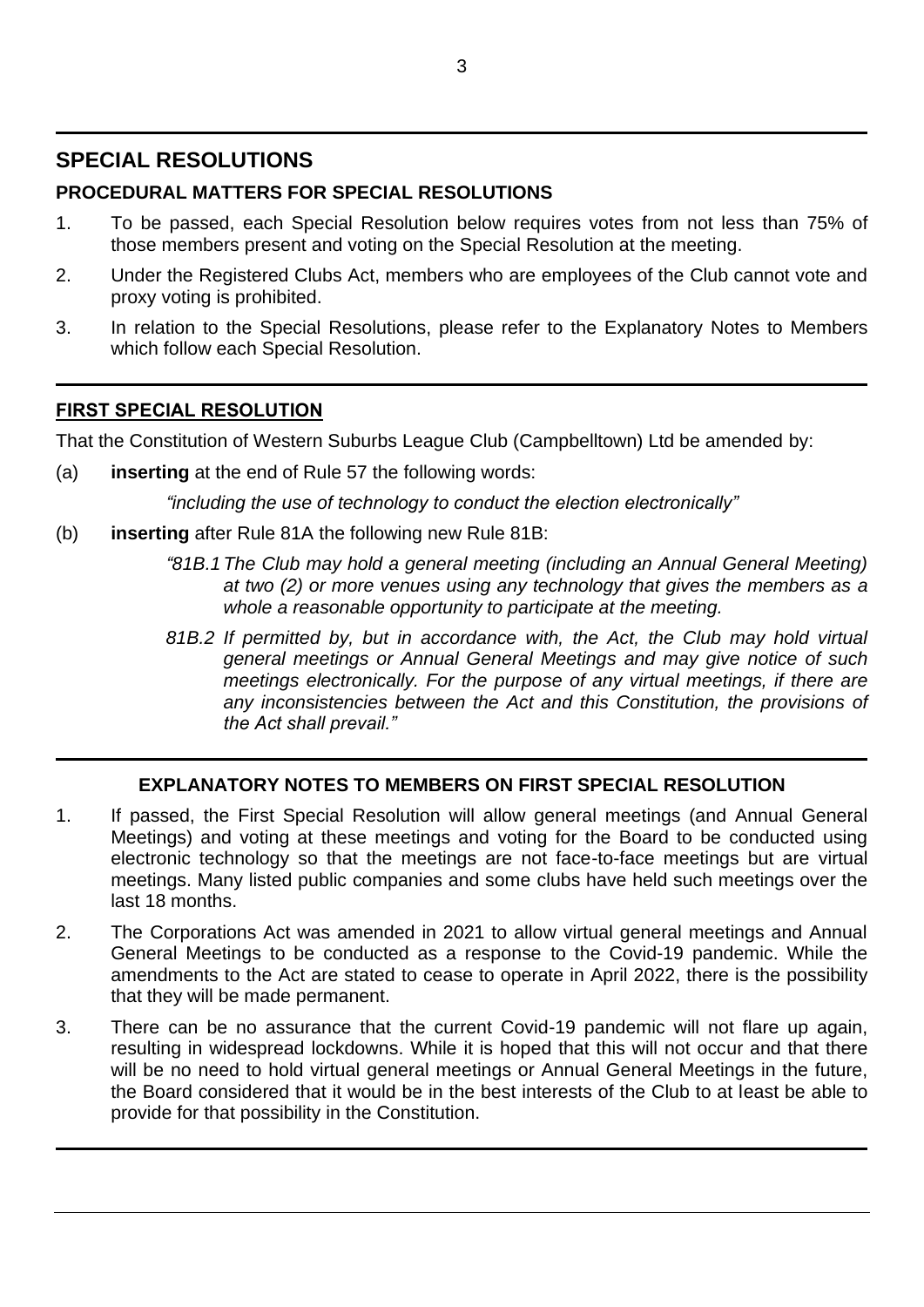## **SECOND SPECIAL RESOLUTION**

That the Constitution of Western Suburbs League Club (Campbelltown) Ltd be amended by:

- (a) **deleting** from paragraph (b) of Rule 10 the words, *"the areas of Campbelltown and Liverpool and elsewhere"* and in their place **inserting**, *"the Macarthur Region"*.
- (b) **deleting** paragraphs (c) and (d) of Rule 10 and in their place **inserting** the following new paragraph (c):
	- *"(c) To carry on and provide in the Macarthur region facilities and or support for the undertaking and participation in various sporting pursuits which may include but are not limited to Rugby League, Golf, Tennis, Netball, Cricket, Hockey and other activities such as table games and games of involvement and inclusion. The ultimate objective being to improve the health and wellbeing of residents of the Macarthur region and to enhance and strengthen the social fabric of the community of the Macarthur region."*
- (c) **deleting** from paragraph (e) of Rule 10 the reference to *"paragraph (c)"* and in its place **inserting** *"paragraph (b)"*.
- (d) As a consequence of (b) above amending the designated letters of each paragraph of Rule 10 so they are all in alphabetical order.

## **EXPLANATORY NOTES TO MEMBERS ON SECOND SPECIAL RESOLUTION**

- 1. If passed, the Second Special Resolution will give greater prominence in the Club's objects to sports, other than Rugby League, that the Club carries on, including in particular golf and tennis in respect of which the Club has substantial facilities and a large participation rate by members and guests.
- 2. The Second Special Resolution extends the scope of these main sports, as well as other sports and activities to the Macarthur Region, making the Club's activities focussed on that region, being one of the fastest growing regions in Australia.
- 3. These amendments are not intended to dilute the primacy of Rugby League as the founding sport for the club and in the Club's suite of sporting activities and facilities but to acknowledge that the Club has grown beyond the initial focus on that one sport to embrace other sports and, in particular, golf and tennis.

## **THIRD SPECIAL RESOLUTION**

That the Constitution of Western Suburbs League Club (Campbelltown) Ltd be amended by **deleting** the word *"Chairman"* wherever appearing and in each case **inserting** in its place the word *"chairperson"*.

## **EXPLANATORY NOTES TO MEMBERS ON THIRD SPECIAL RESOLUTION**

1. If passed, the Third Special Resolution will insert a gender neutral term for the person that chairs meetings, including meetings of the Board and general meetings of members, including the Annual General Meeting.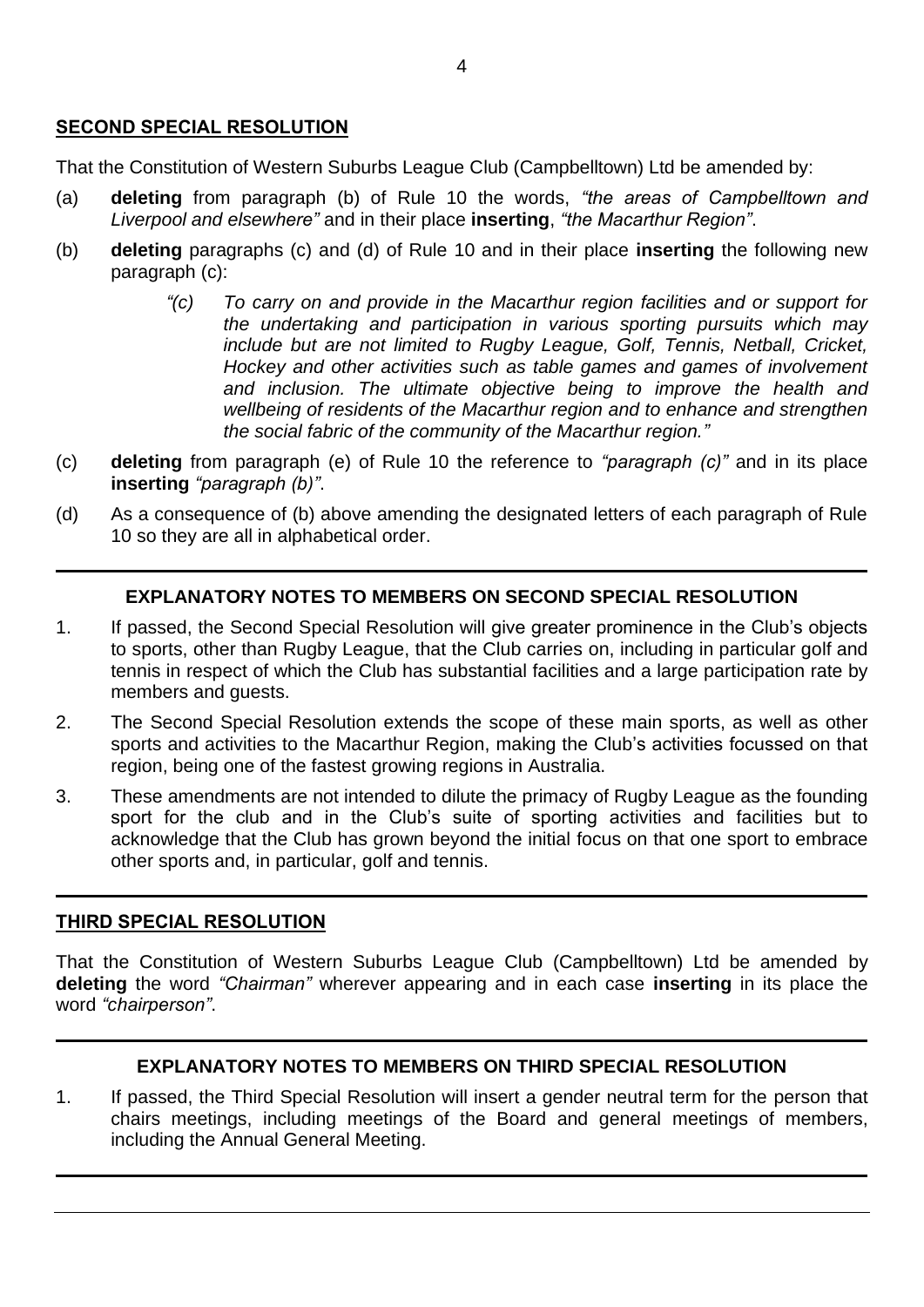# **ORDINARY RESOLUTIONS**

## **PROCEDURAL MATTERS FOR ORDINARY RESOLUTIONS**

- 1. To be passed, each Ordinary Resolution below requires votes from a simple majority (50%+1) of members present and voting on the resolution at the meeting.
- 2. Under the Registered Clubs Act, members who are employees of the Club cannot vote and proxy voting is prohibited.
- 3. In relation to each of the First to Eighth Ordinary Resolutions, please refer to the Explanatory Notes to Members on pages 7 and 8 of this Notice.

### **FIRST ORDINARY RESOLUTION**

The members hereby approve expenditure by the Club in a sum not exceeding \$2 million (plus Goods and Services Tax) until the next Annual General Meeting for the following expenses, (but subject to approval by the Board of Directors):

- (i) The sponsorship of affiliated sporting clubs and members of the affiliated sporting clubs;
- (ii) Presentations to members or other persons to acknowledge services deemed by the Board as being of benefit to the Club;
- (iii) Sponsorship of sporting events and sports persons deemed by the Board to be of benefit to the Club and/or the community.

The members acknowledge that the benefits above are not available to members generally but only to those who are members directly involved in the aforementioned activities and/or of the affiliated sporting clubs.

## **SECOND ORDINARY RESOLUTION**

The members hereby approve expenditure by the Club in a sum not exceeding \$30,000 (plus any Goods and Services Tax) for the:

- (i) Reasonable cost of a meal and beverages for each director immediately before or immediately after a Board or Committee meeting on the day of that meeting when that meeting corresponds with a normal meal time.
- (ii) Reasonable expenses incurred by directors in travelling to and from directors meetings or other duly constituted committee meetings as approved by the Board from time to time on production of invoices, receipts or other proper documentary evidence of such expenditure;
- (iii) Reasonable expenses incurred by directors in relation to such other duties including entertainment of special guests to the Club and other promotional activities performed by directors which activities and the expenses approved by the Board before payment is made on production of invoices, receipts or other proper documentary evidence of such expenditure.
- (iv) The provision of blazers and associated apparel for the use of directors in representing the Club;
- (v) Reasonable costs of Directors and their partners or spouses attending the annual dinner and other functions as approved by the Board;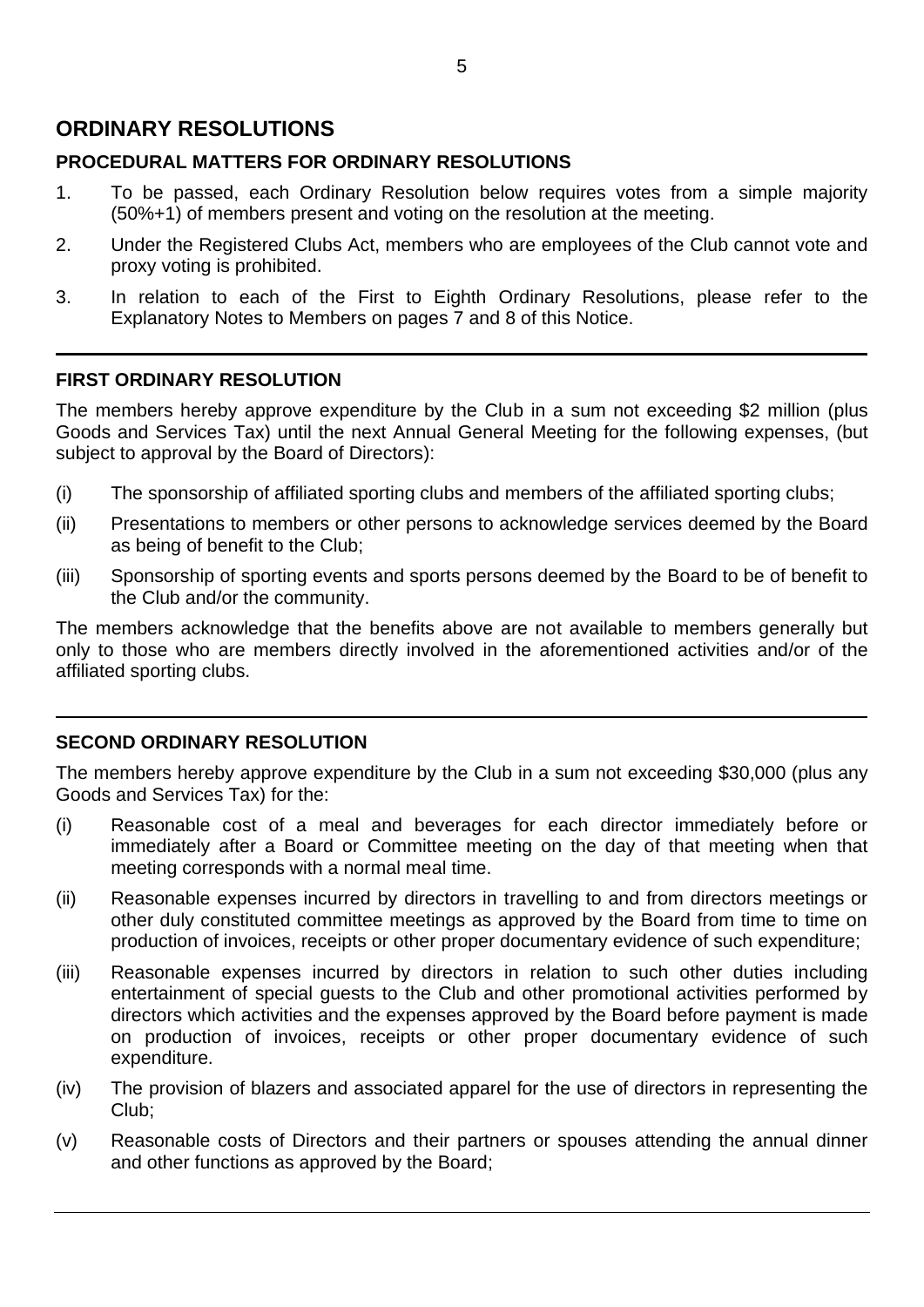- (vi) Reasonable costs of Directors and their partners or spouses attending functions where appropriate and required to represent the Club;
- (vii) Reasonable expenses incurred by Directors in attending as a representative of the Club at charitable and community events as approved by the Board, such personal expenses to include travel expenses, costs of food and refreshments and the cost of participating in raffles and similar activities which may result in the director receiving a prize or other benefit.

The members acknowledge that the benefits are not available to members generally but only to those who are directors of the Club and those members directly involved in the aforementioned activities (including the spouses and partners of directors in the circumstances listed in paragraphs (v) to (vii) above).

#### **THIRD ORDINARY RESOLUTION**

The members hereby approve and agree to expenditure by the Club in a sum not exceeding \$150,000 (plus any Goods and Services Tax) for the professional development and education of Directors until the next Annual General Meeting of the Club and being:

- (i) The reasonable cost as approved by the Board of such Directors attending the Clubs NSW Annual General Meeting;
- (ii) The reasonable cost as approved by the Board of such Directors attending meetings of other Associations of which the Club is a member;
- (iii) The reasonable cost as approved by the Board of such Directors attending seminars, lectures, trade displays, organised study tours, fact-finding tours and other similar events as may be determined by the Board from time to time;
- (iv) The reasonable cost of Directors attending other registered clubs for the purpose of viewing and assessing their facilities and methods of operation provided such attendances are approved by the Board as being necessary for the benefit of the Club;
- (v) The reasonable cost of Directors undertaking training as required by the Registered Clubs Act and/or Regulations or guidelines made pursuant to the Regulations:
- (vi) Electronic communication and technological devices to enable Directors to efficiently discharge their duties in a productive manner.

The members acknowledge that the benefits above are not available to members generally but only for those who are Directors.

#### **FOURTH ORDINARY RESOLUTION**

That the Chairman of the Club receive an honorarium in the sum of \$15,000 (plus the Superannuation Guarantee Levy) in recognition of his/her services as a member of the Board of Directors in respect of the period commencing from the conclusion of the Annual General Meeting and ending at the next Annual General Meeting of the Club, payable in instalments and intervals to be determined by the Board.

#### **FIFTH ORDINARY RESOLUTION**

That the Deputy Chairman of the Club receive an honorarium in the sum of \$12,000 (plus the Superannuation Guarantee Levy) in recognition of his/her services as a member of the Board of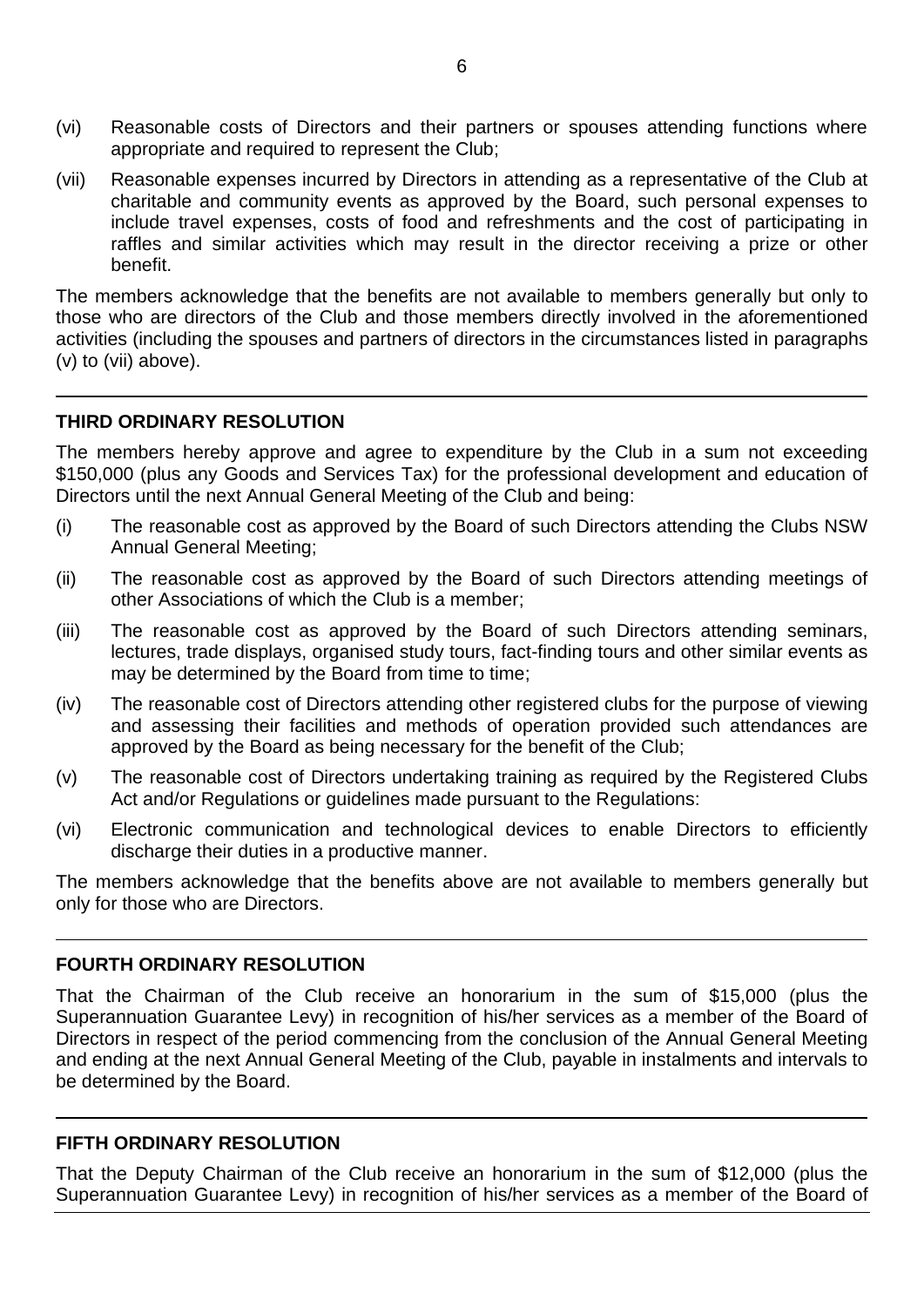Directors in respect of the period commencing from the conclusion of the Annual General Meeting and ending at the next Annual General Meeting of the Club, payable in instalments and intervals to be determined by the Board.

#### **SIXTH ORDINARY RESOLUTION**

That other Directors of the Club receive an honorarium in the sum of \$10,000 each (plus the Superannuation Guarantee Levy) in recognition of his/her services as a member of the Board of the Club in respect of the period commencing from the conclusion of the Annual General Meeting and ending at the next Annual General Meeting of the Club, payable in instalments and intervals to be determined by the Board.

## **SEVENTH ORDINARY RESOLUTION**

That the Sports Ambassador of the Club receive an honorarium in the sum of \$3,000 in recognition of his/her services as the Sports Ambassador in respect of the period commencing from the conclusion of the Annual General Meeting and ending at the next Annual General Meeting of the Club, payable in instalments and intervals to be determined by the Board.

## **EIGHTH ORDINARY RESOLUTION**

That the Lakeside Golf Club Captain being also Chair of the Golf Advisory Committee receive an Honorarium in the sum of \$3,000 in recognition of his/her services as the Golf Club Captain in respect of the period commencing from the conclusion of the Annual General Meeting and ending at the next Annual General Meeting of the Club, payable in instalments and intervals to be determined by the Board.

\_\_\_\_\_\_\_\_\_\_\_\_\_\_\_\_\_\_\_\_\_\_\_\_\_\_\_\_\_\_\_\_\_\_\_\_\_\_\_\_\_\_\_\_\_\_\_\_\_\_\_\_\_\_\_\_\_\_\_\_\_\_\_\_\_\_\_\_\_\_\_\_\_\_\_\_\_\_

## **NINTH ORDINARY RESOLUTION**

That:

- (a) Each Director is entitled to membership of all sporting sub clubs of the Club and that the subscription for such membership be paid by the Club;
- (b) Each member (including a Director) who is a member of the Golf Advisory Committee is entitled to two preferred tee off times on golf competition days for use by that member and one other person being a member also participating in the competition.

## **EXPLANATORY NOTES TO MEMBERS ON FIRST TO EIGHTH ORDINARY RESOLUTIONS**

- 1. The **First Ordinary Resolution** is to have the members approve a sum not exceeding \$2 million (plus GST) for the expenditure by the Club until the next Annual General Meeting in relation to the sponsorships, expenses and donations set out in that resolution.
- 2. The **Second Ordinary Resolution** is to have the members approve a sum not exceeding \$30,000 (plus GST) for reasonable costs and expenses related to the Directors carrying out their duties as directors of the Club.
- 3. The **Third Ordinary Resolution** is to have the members approve a sum not exceeding \$150,000 (plus GST) for the expenditure by the Club until the next Annual General Meeting